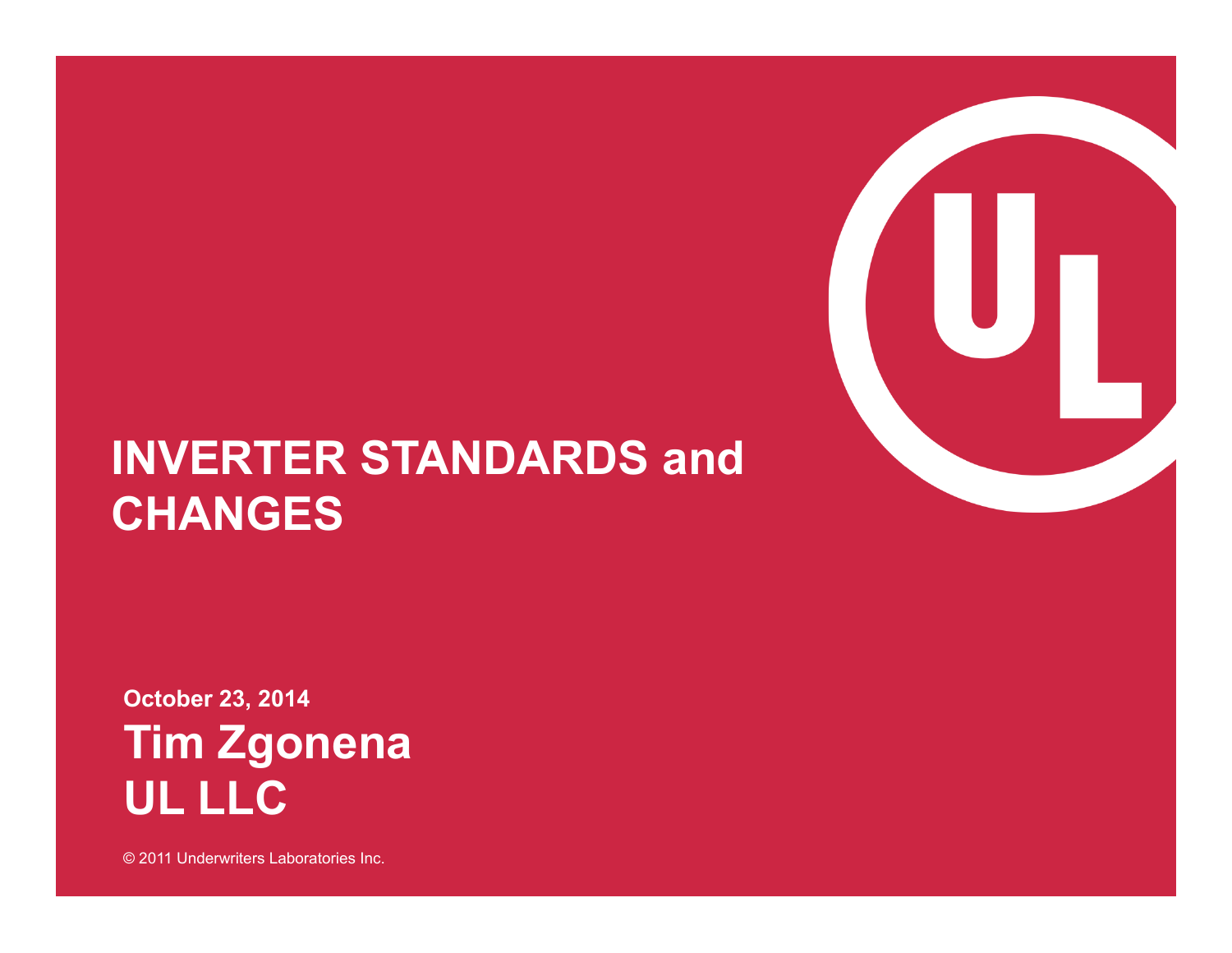### **UL 1741 Covers Power Conversion and Protection Equipment for the Following Types of DR products:**

Photovoltaics, PV Fuel Cells Micro-turbines Wind and Hydro Turbines Engine Generator Set Utility Interactive Inverters Stand Alone Inverters Multi-Mode Inverters AC Modules Charge Controllers PV Balance of Systems, Combiner Boxes, GFDIs, etc





2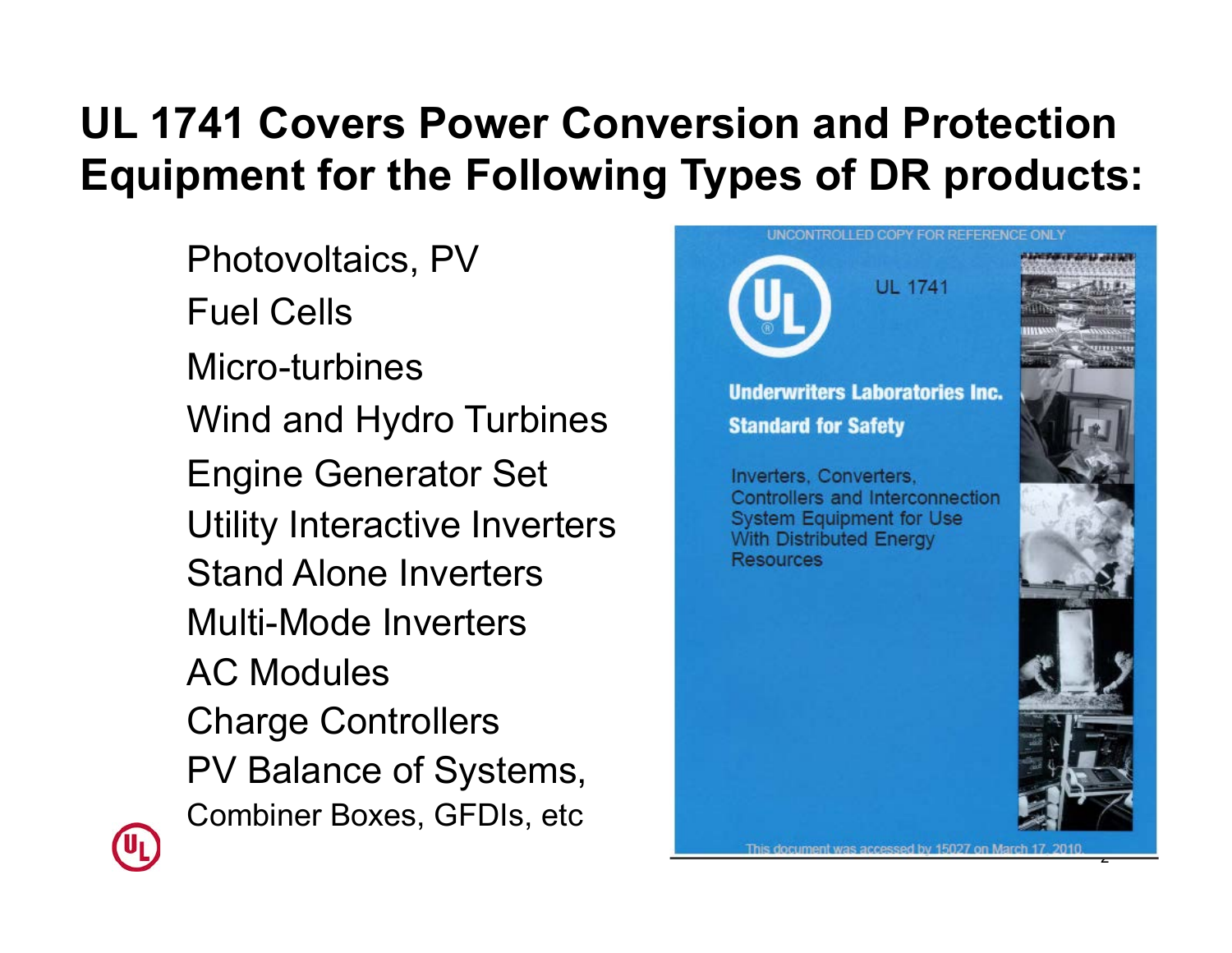### **US Adoption of IEC 62109-1 and -2**

- The US is moving to adopt IEC 62109
- UL was granted rights to develop UL62109-1 & IEC 62109-2
- Developed International Harmonization Committee (IHC)
- Published UL62109-1
- UL62109-2 Q1 2015
- Focus on minimizing national differences
- Through the harmonization process we have identified several revisions and points of clarification for the IEC standards

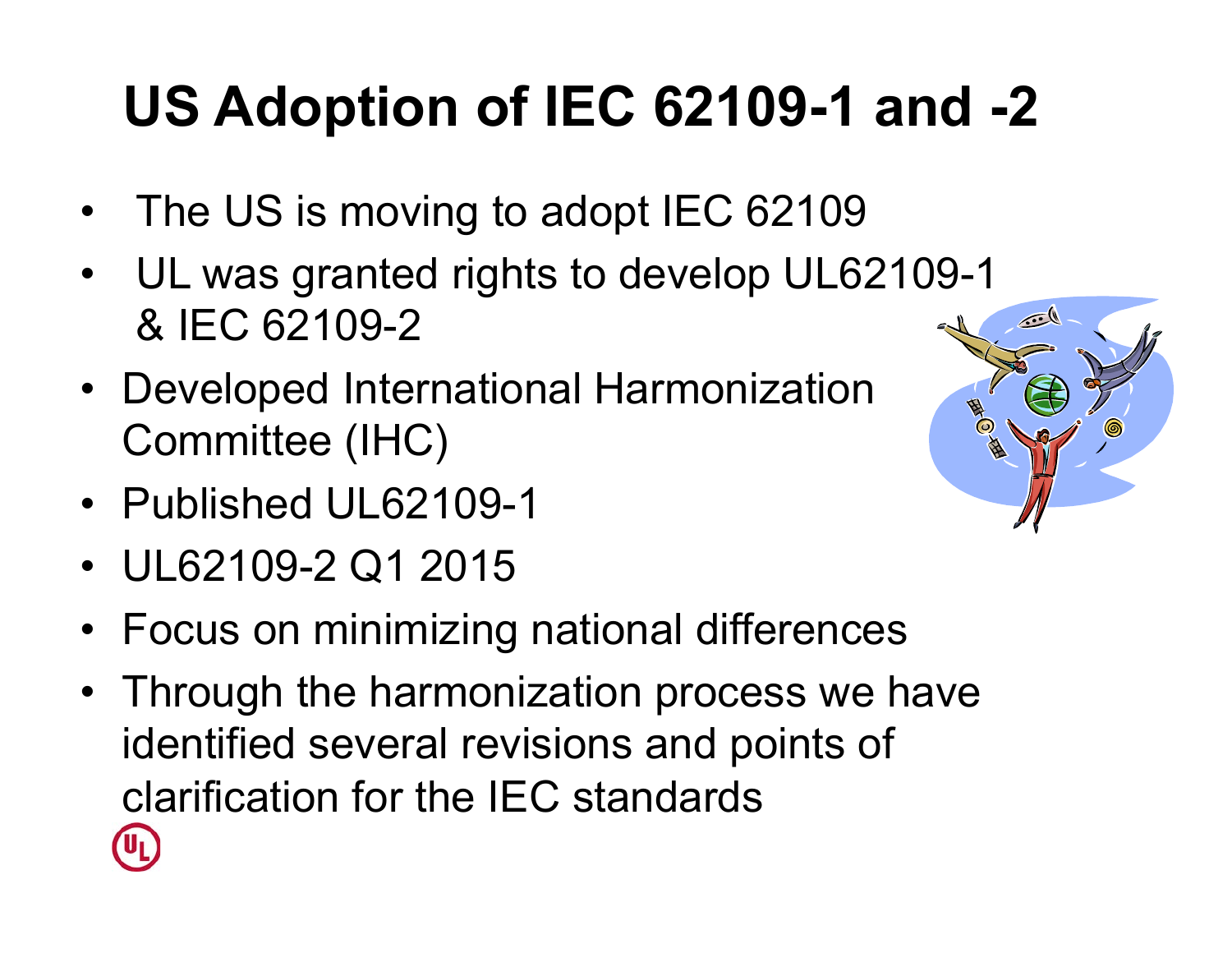

#### **STANDARD FOR SAFETY**

Safety of power converters for use in photovoltaic power systems - Part 1: General requirements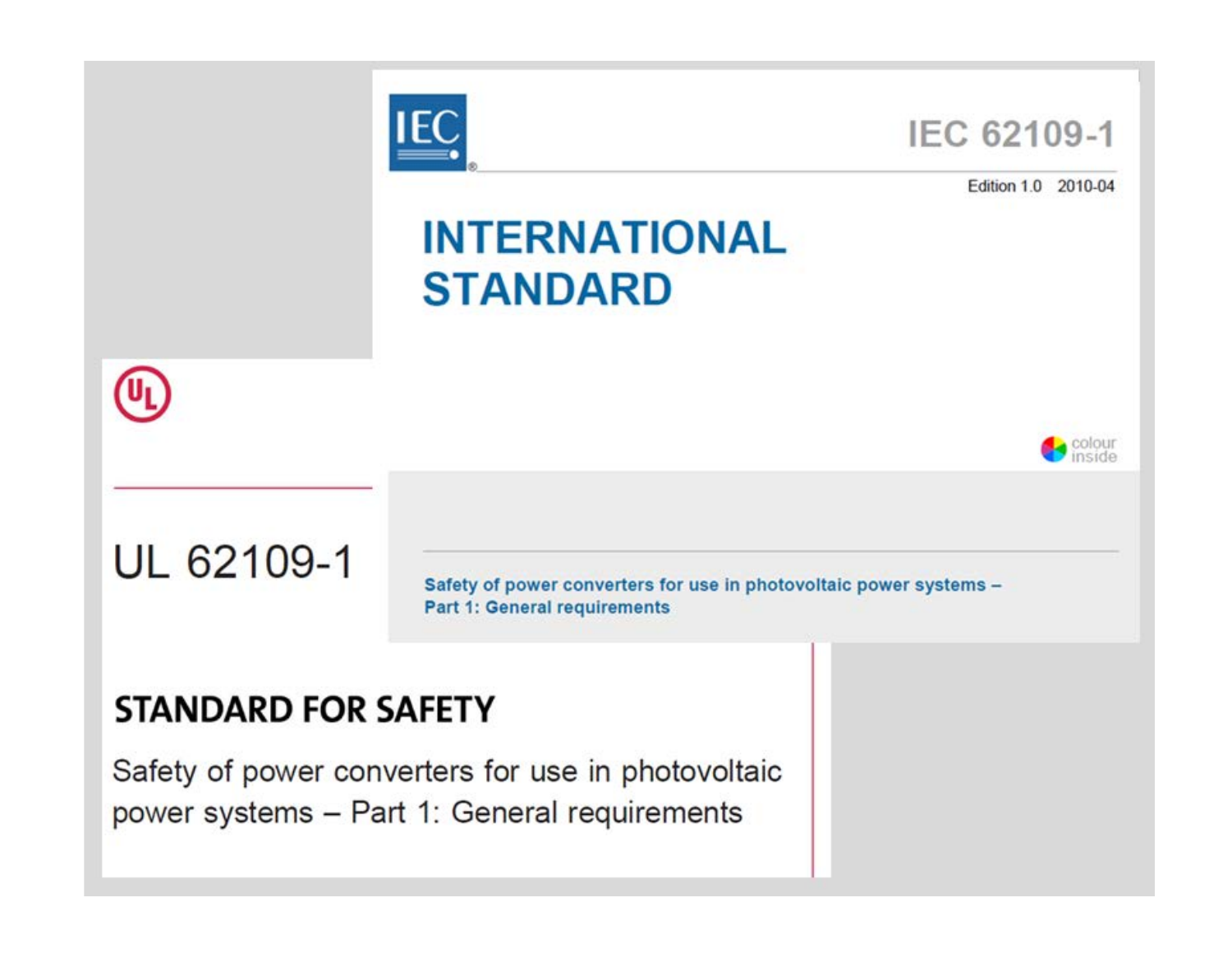### **New International Based PV Electronics Certification Option for the USA**

- UL 62109, Safety of power converters for use in photovoltaic power systems, was published on July 18th of 2014 and is now the US harmonized version of the international PV power conversion standard IEC 62109. IEC 62109 was born out of UL1741 and was expanded / updated to address cutting edge safety aspects of PV power conversion equipment. IEC 62109 is being adopted around the world and is the basis for harmonized international safety certifications. UL 62109, like UL1741, provides a means to determine that PV inverters and other PV electronics:
- Are constructed per common industry requirements
- Can be installed in accordance with US Codes.
- Operated per industry specific required ratings
- Perform safely under rated normal worst case conditions
- Perform safely under foreseeable abnormal operating conditions and failure modes.

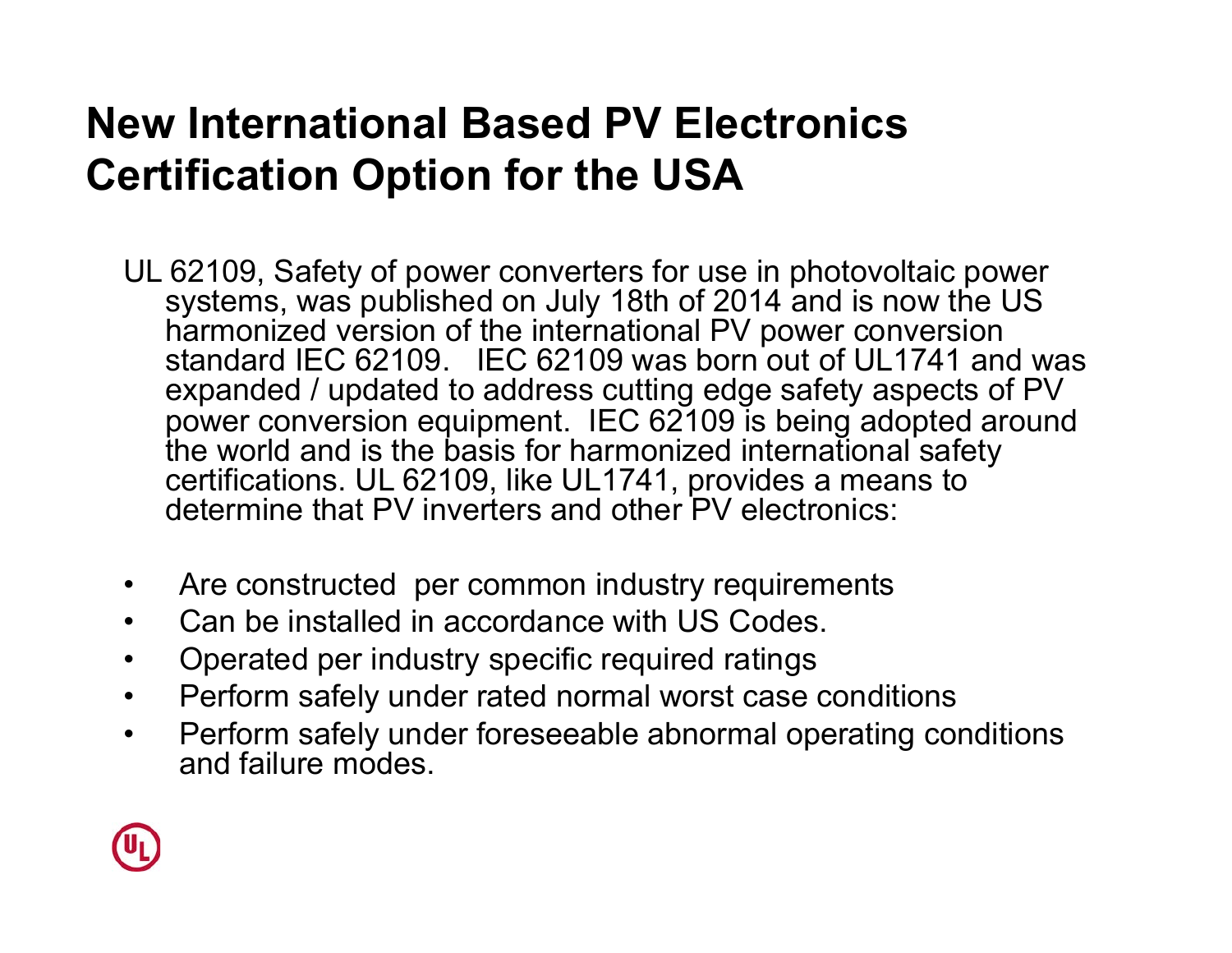## **UL1741 and UL 62109**

Look very different but are very similar and address the same types of hazards.

62109 was written to expand upon UL1741 and fill in known gaps.

1741 covers all forms of DG sources.

62109's scope is limited to PV, but it could easily be applied to inverters with other input source flavors.

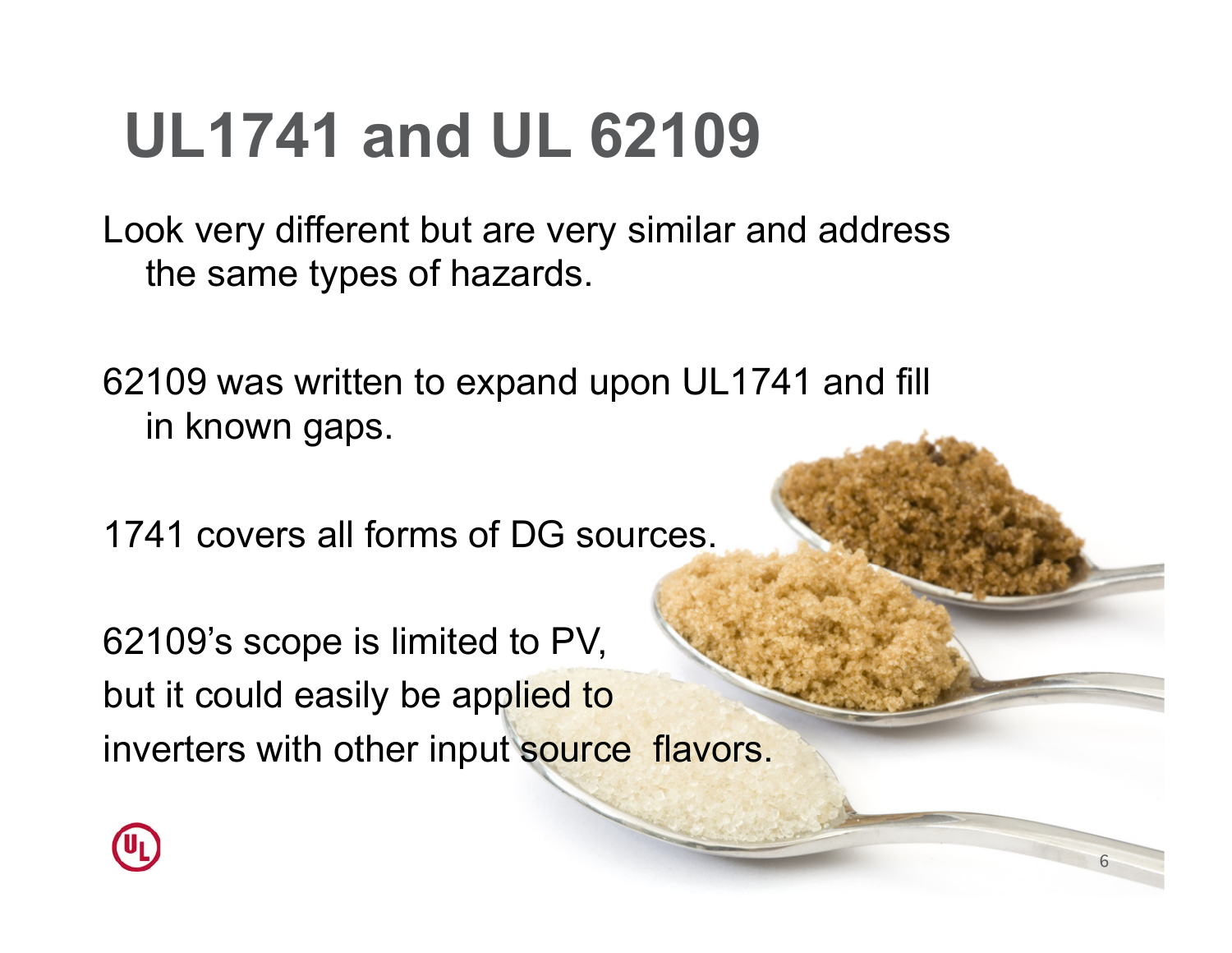### **IEC 62109 Safety of Power Converters for use in Photovoltaic Power Systems Part 1: General Requirements**

IEC 62109-1 – Started NWIP life as a copy of UL1741. Was developed over many years, with considerable effort and it was published in April 2010. Shortly after EN62109-1 was adopted and published by CENELEC.

IEC 62109-2 - Specific to inverters Published June 2011 and is being adopted around the world.

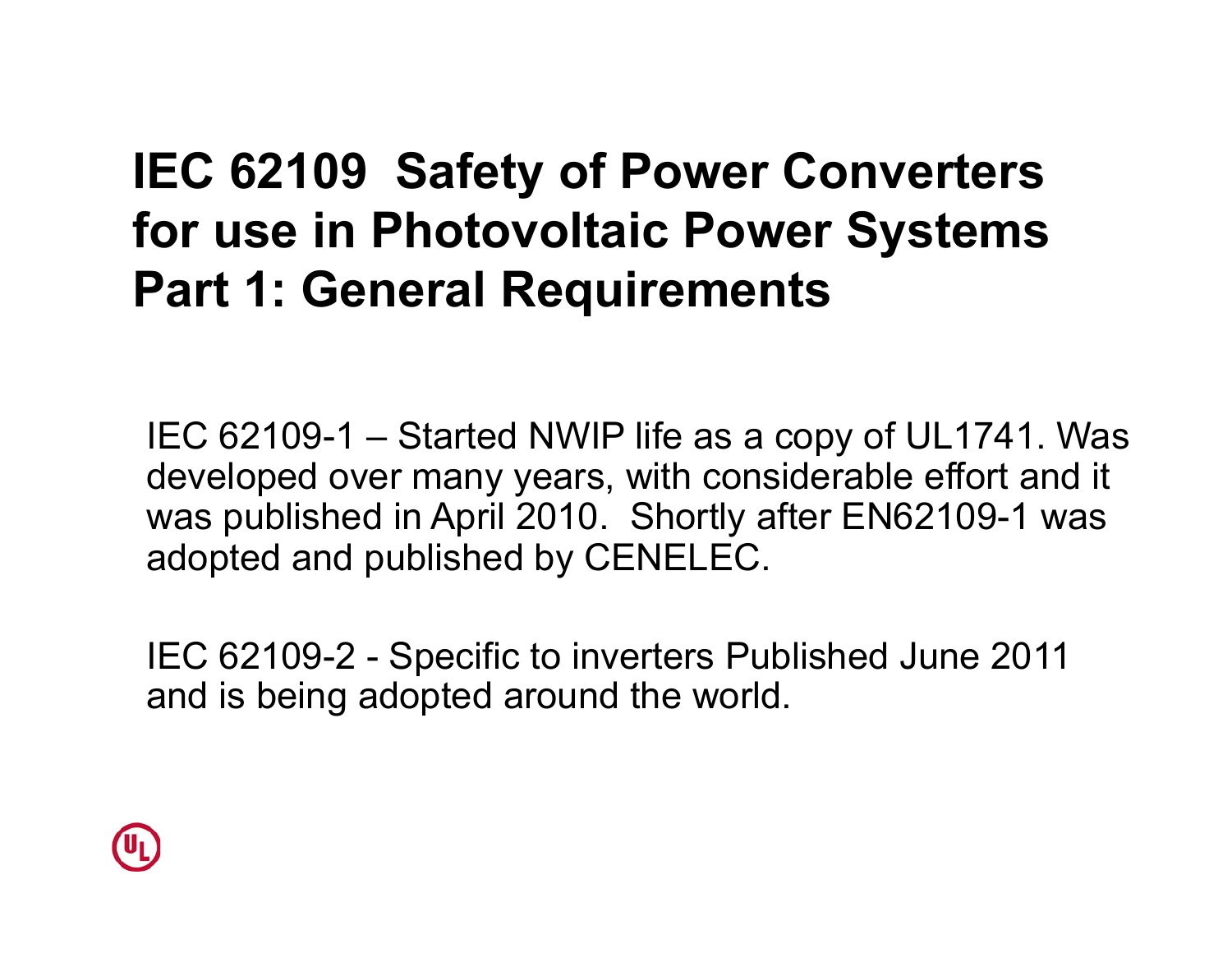# **What Does IEC 62109-2 Cover?**

### **Requirements for PV Inverters,**

- **Grid Tied, Utility Interactive** Products that operate in parallel with or backfeed power to the utility grid to supply common loads.
- **Stand Alone** Products that supply power to loads independent of the utility grid.
- **Multimode** Products that can operate in both utility interactive and stand-alone modes in case of utility failure.

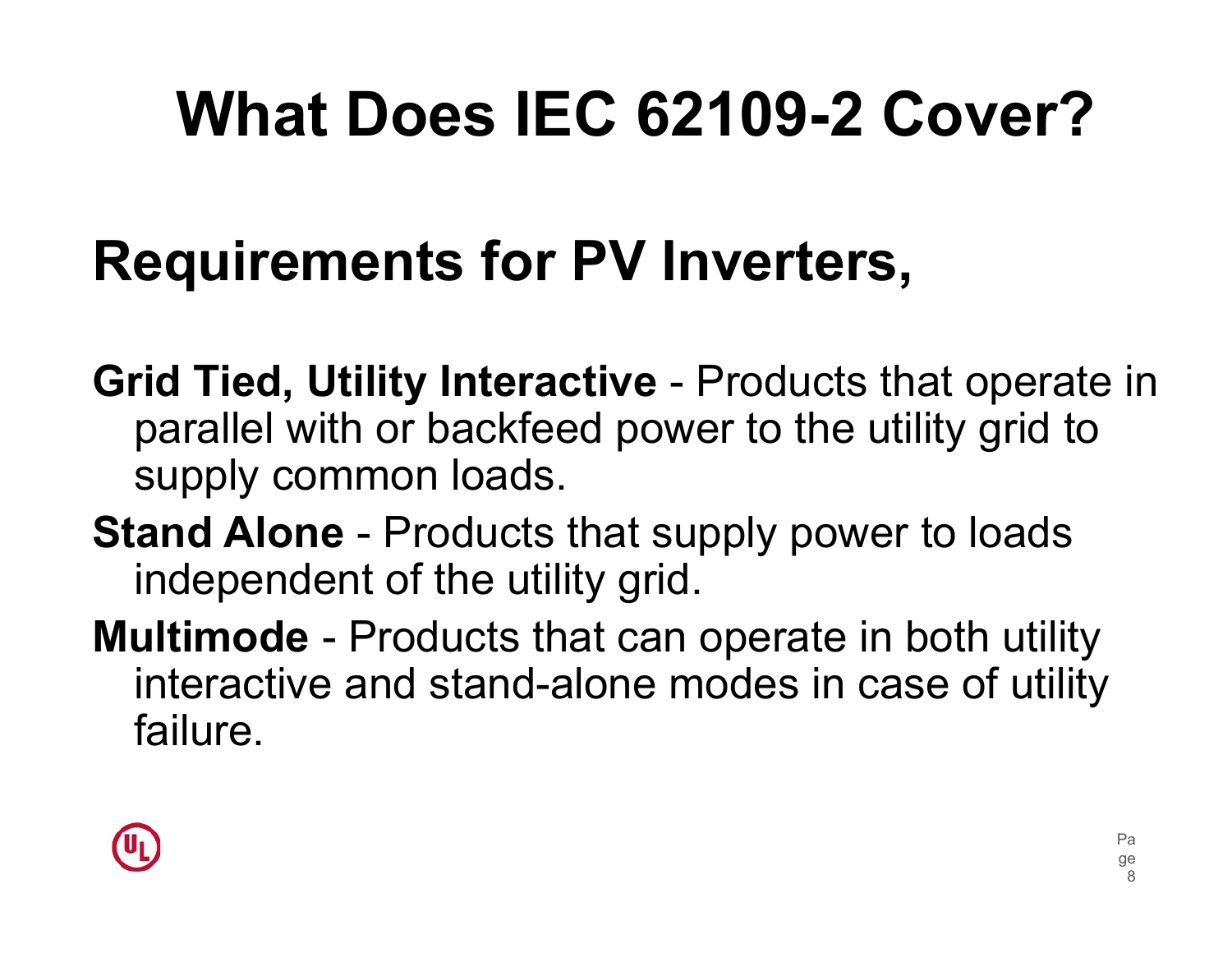### **IEC 62109-2 PV Inverter Specific Requirements**

IEC 62109-2 addresses the requirements for inverter specific safety functions:

- PV Ground Fault Protection
- Power Quality THD, DC injection,
- Voltage and frequency control
- Array and system isolation protection
- Markings
- Documentation

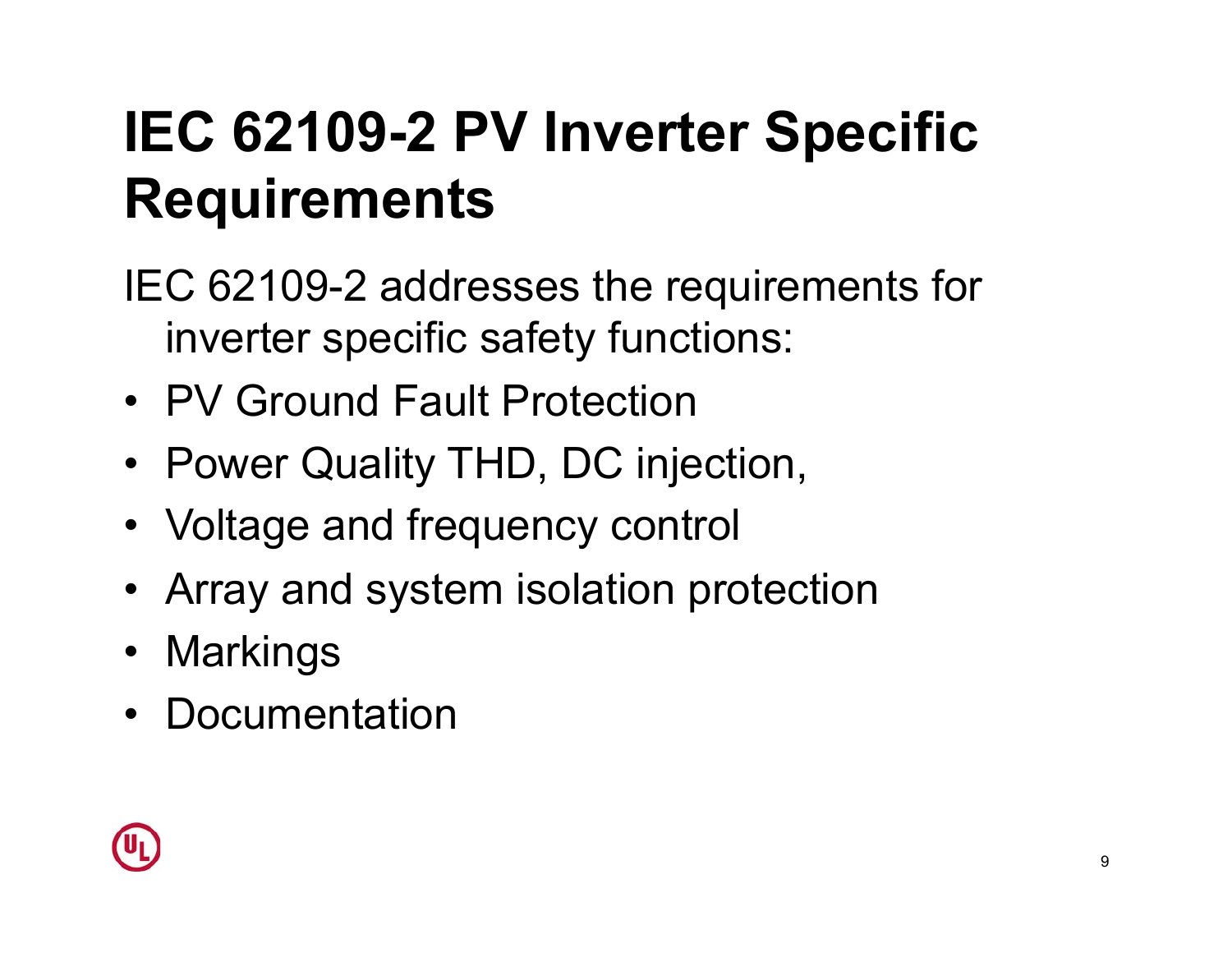### **IEC 62109 and UL1741**

Note: The scope of UL 1741 includes sections that are not yet published in IEC 62109, such as:

- PV charge controllers
- Requirements for other renewable energy sources like fuel cells, rotating machines, etc,
- Grid interconnection systems equipment.
- Some of these are presently not being considered for addition to the IEC 62109 series



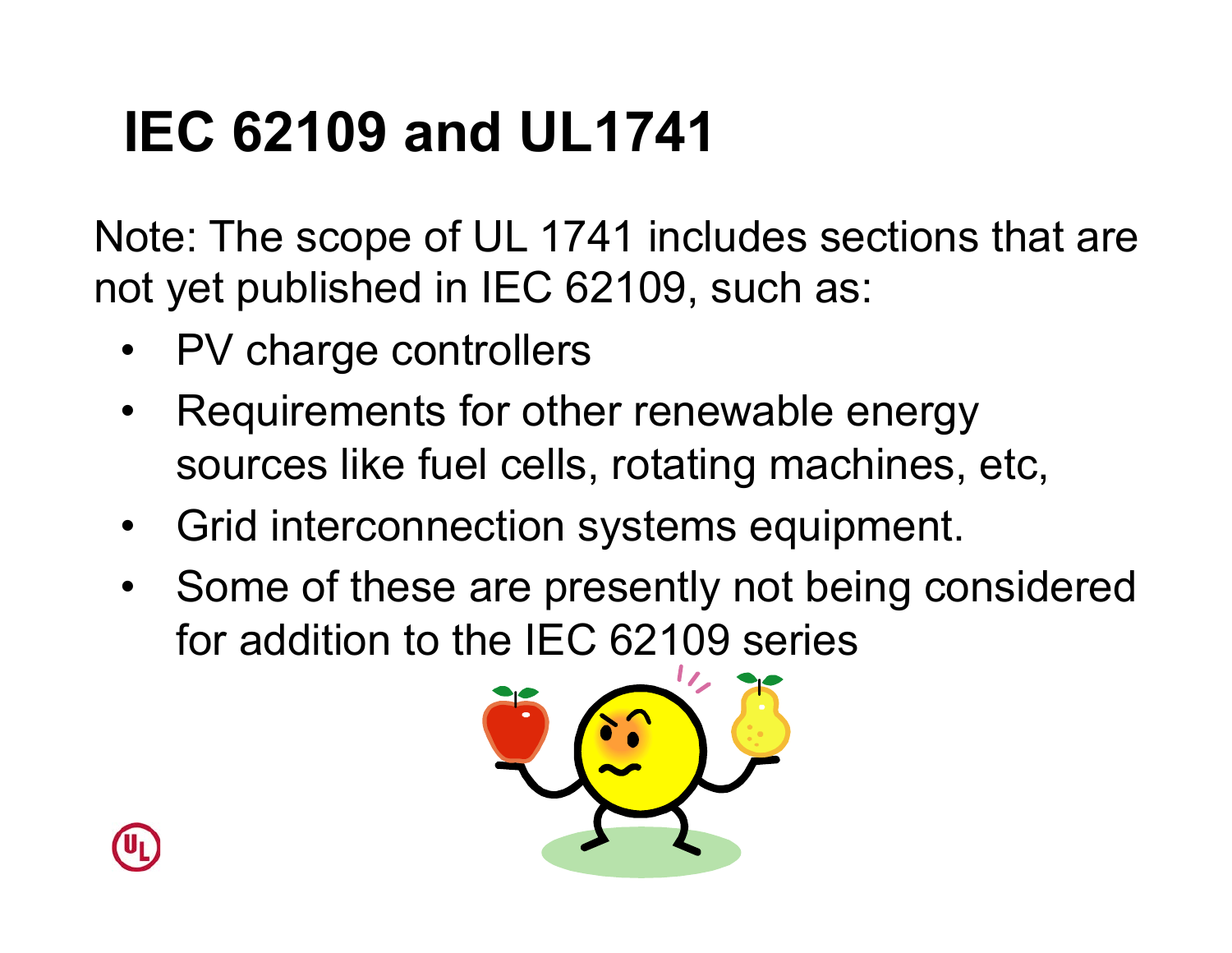### **Potential Future State for UL1741 and UL62109**

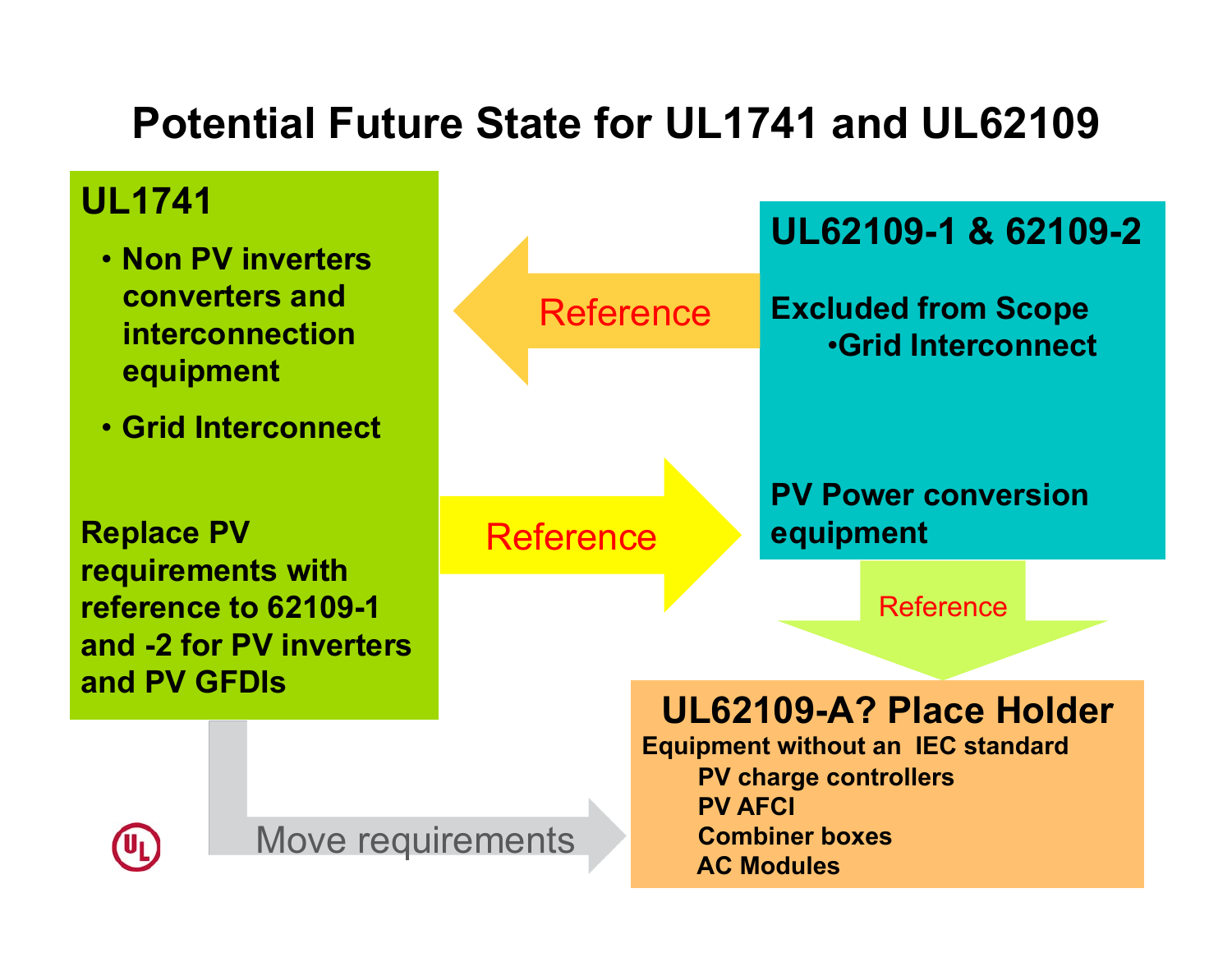### **Benefits of Harmonized International Safety Standard**

One base document for much more consistent certifications

National differences are easier to address than 11 It national standards

Fewer revisions to track and comply with

Reduced engineering time to prepare for certifications

Reduced certification time reduces time to market

Significant certification cost savings



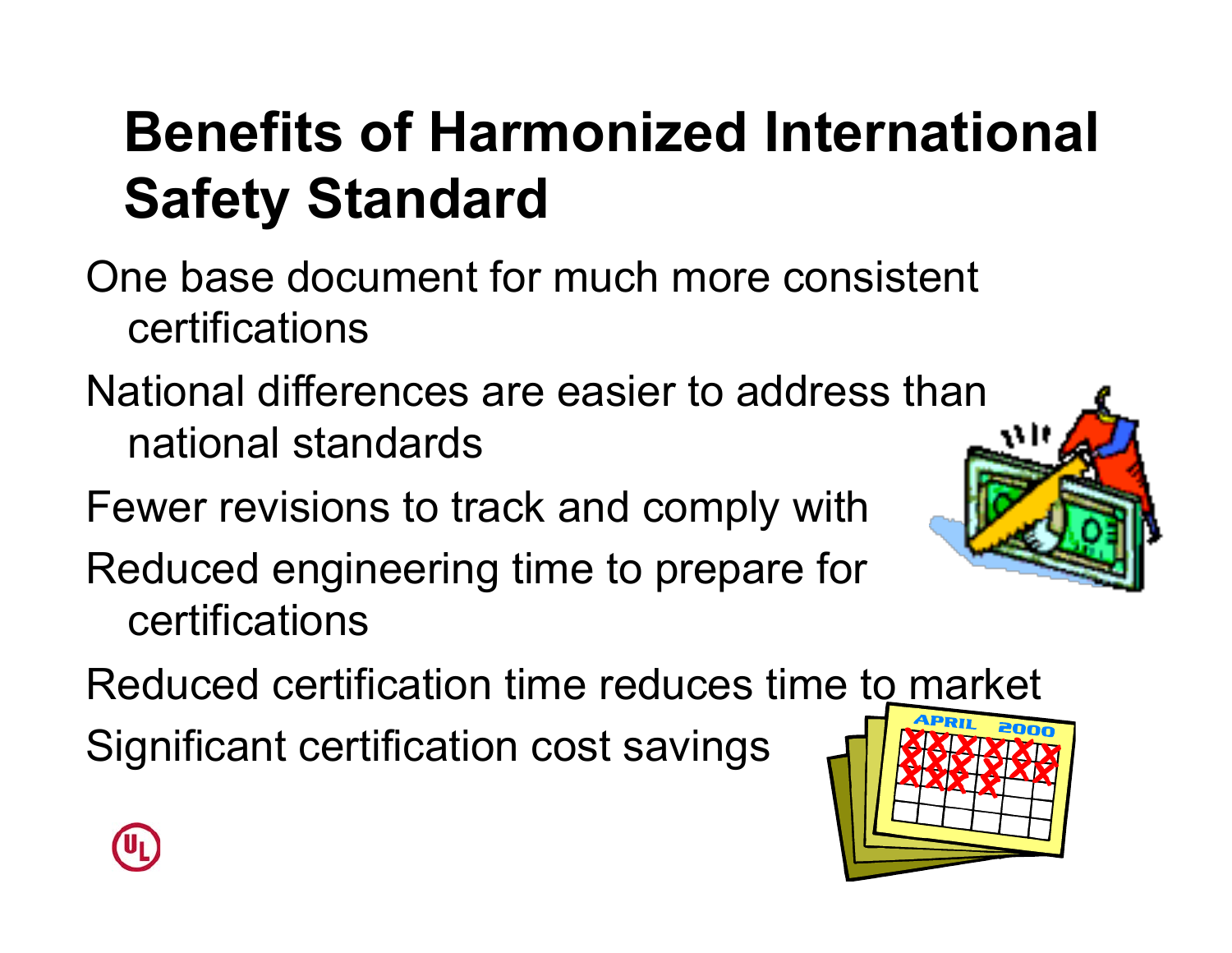#### **Northbrook, IL, February 24, 2014 – UL (Underwriters Laboratories) announces they have achieved IEC 62109-1 and 62109-2 Certified Body Testing Lab (CBTL) status for inverter products.**

With this internationally recognized testing accreditation, UL can provide internationally accepted market access reports, known as a Certification Body (CB) report, to inverter manufacturers. The inverter can be evaluated to the standard for the US and/or another market(s) in one project. The UL Mark can then be applied to the certified product and sold in the US and / or a CB report created and provided for product sold into international markets. UL will provide both the necessary safety testing and/or testing for grid interconnection to specified national requirements

In addition to our leadership in the development of international and national power conversion standards, UL's PV inverter testing laboratories in Greater China, Germany, the United States and Italy provide conformity services including safety, performance, and EMC  $\left( 0_{L}\right)$ testing, for global markets.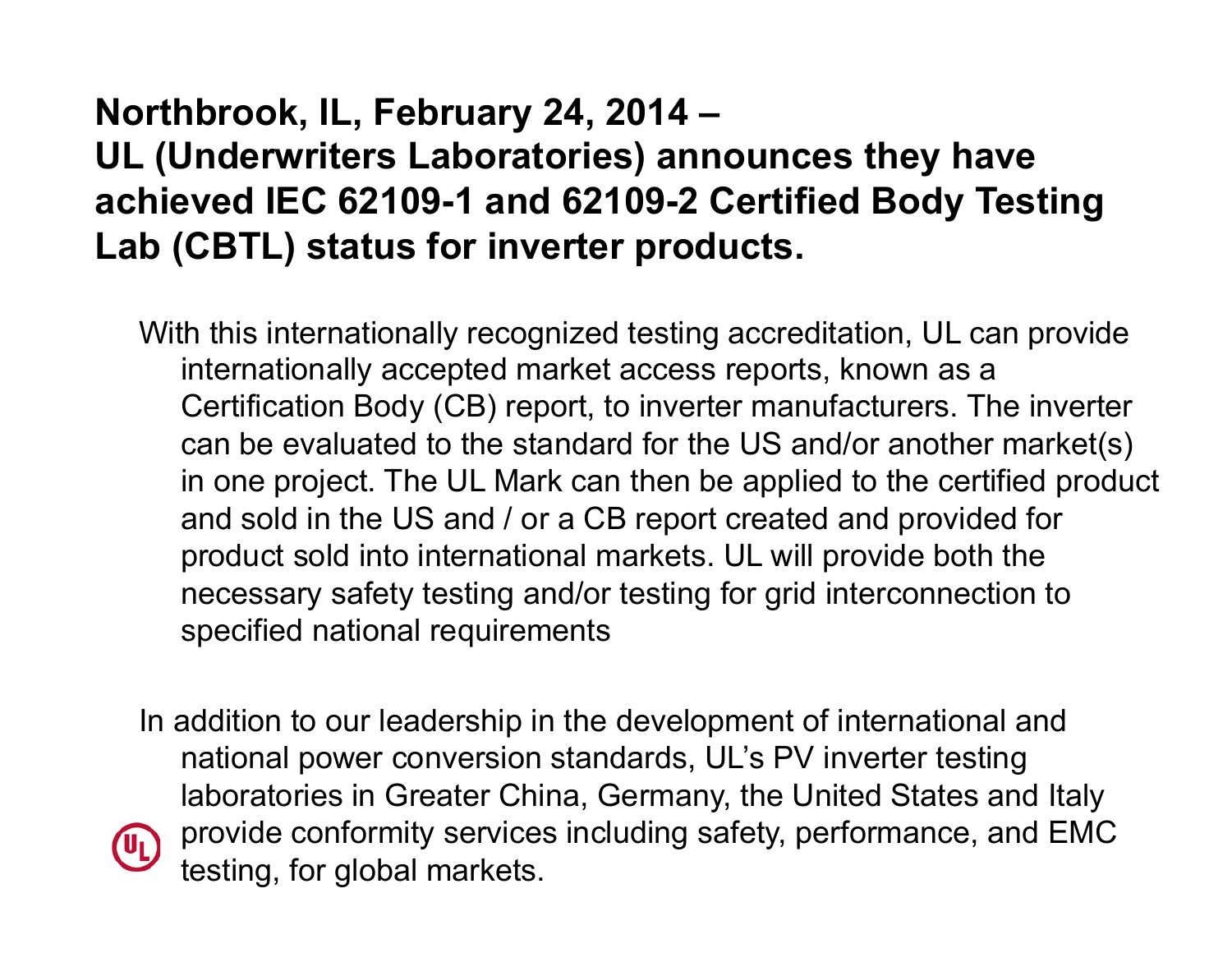# **New California Rule 21**



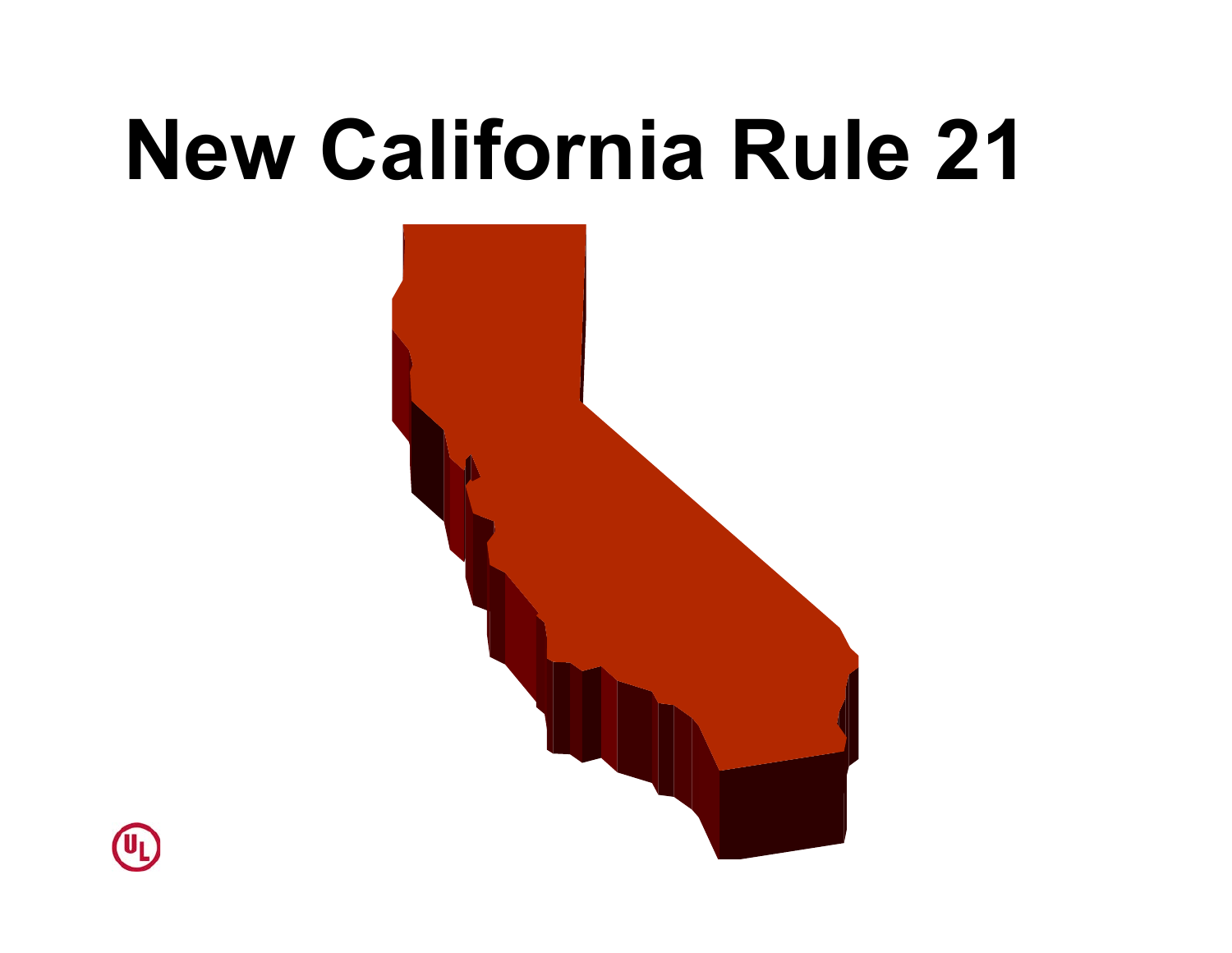#### **Phase 1 Autonomous Functions**

|                         | <b>Function</b>                                   | <b>Description</b>                                                                                         |  |
|-------------------------|---------------------------------------------------|------------------------------------------------------------------------------------------------------------|--|
| 1                       | <b>Anti-Islanding Protection</b>                  | Modified L/HVRT and L/HFRT settings.                                                                       |  |
| $\mathbf{2}$            | Low/High Voltage Ride-Through                     | Defines "Stay Connected Until" and<br>"Disconnect By" areas.                                               |  |
| $\mathbf{3}$            | <b>Low/High Frequency Ride-</b><br><b>Through</b> | Expands frequency range for remaining<br>connected over WECC settings                                      |  |
| 4                       | <b>Dynamic Volt/Var Operations</b>                | Default Volt-Var curve with dead-band                                                                      |  |
| 5                       | <b>Ramp Rates</b>                                 | Establishes default ramp up and ramp down<br>rates for:<br>a. Normal<br>b. Emergency<br>c. Soft disconnect |  |
| 6                       | <b>Fixed Power Factor</b>                         | New allowed PF ranges.                                                                                     |  |
| $\overline{\mathbf{7}}$ | <b>Reconnect by "Soft Start"</b>                  | Ramp up and/or random start time after 15<br>seconds of V&F in range.                                      |  |
|                         |                                                   |                                                                                                            |  |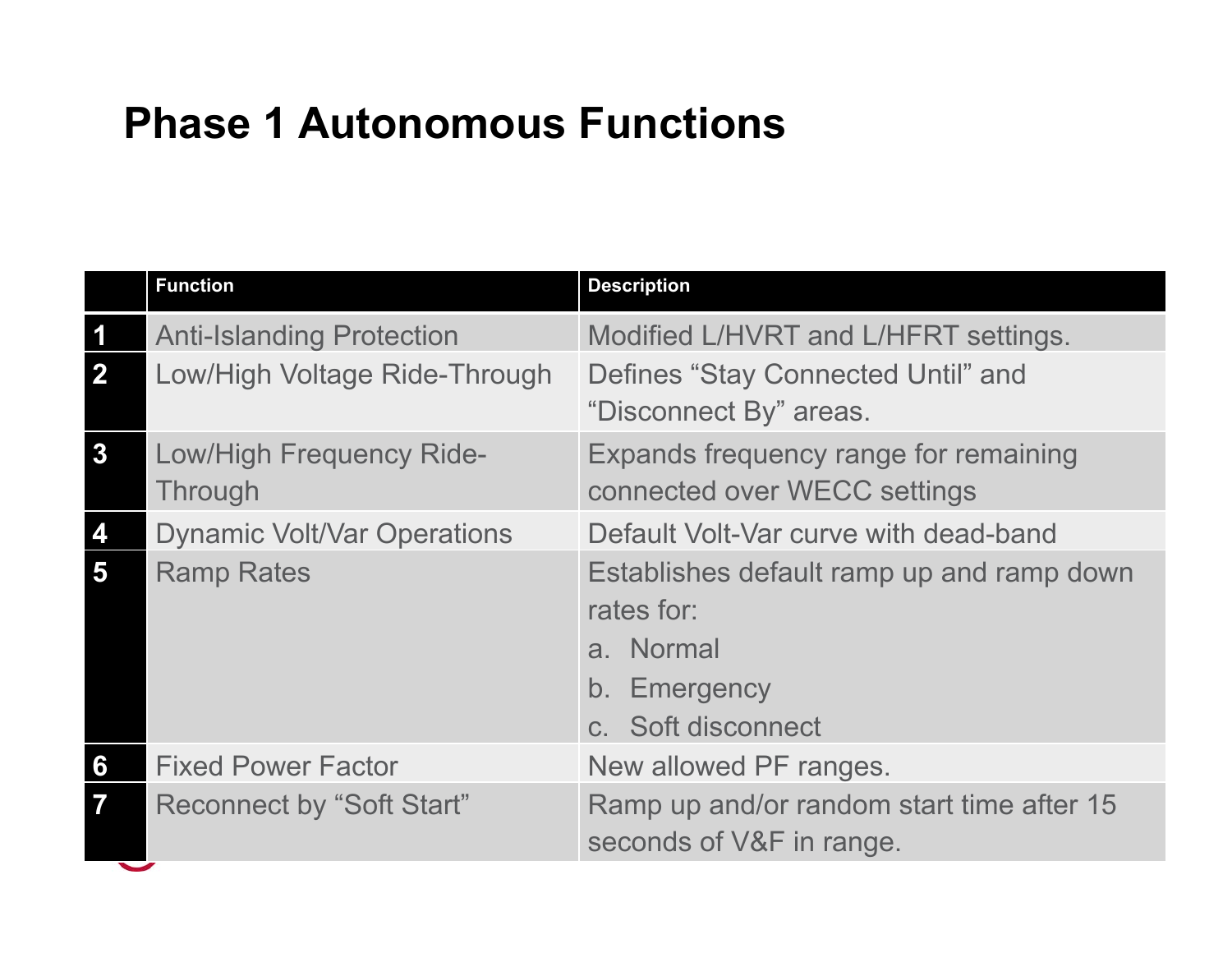#### **Phase 2 Communication-Related Functions**

|                  | <b>Function</b>                        | <b>Description</b>                                                                                |
|------------------|----------------------------------------|---------------------------------------------------------------------------------------------------|
|                  | Control                                | Adjustment of default parameters<br>associated with the functions<br>identified in Phase 1 above. |
| $\mathbf 2$      | Monitoring                             | Ability to read the identified set of<br>parameters (see SWIG document)                           |
| $\boldsymbol{3}$ | <b>Functionality</b><br>upgradeability | Ability to download new firmware<br>to inverter                                                   |
| 4                | <b>Emergency direct control</b>        | Ability to directly set functions                                                                 |
|                  |                                        |                                                                                                   |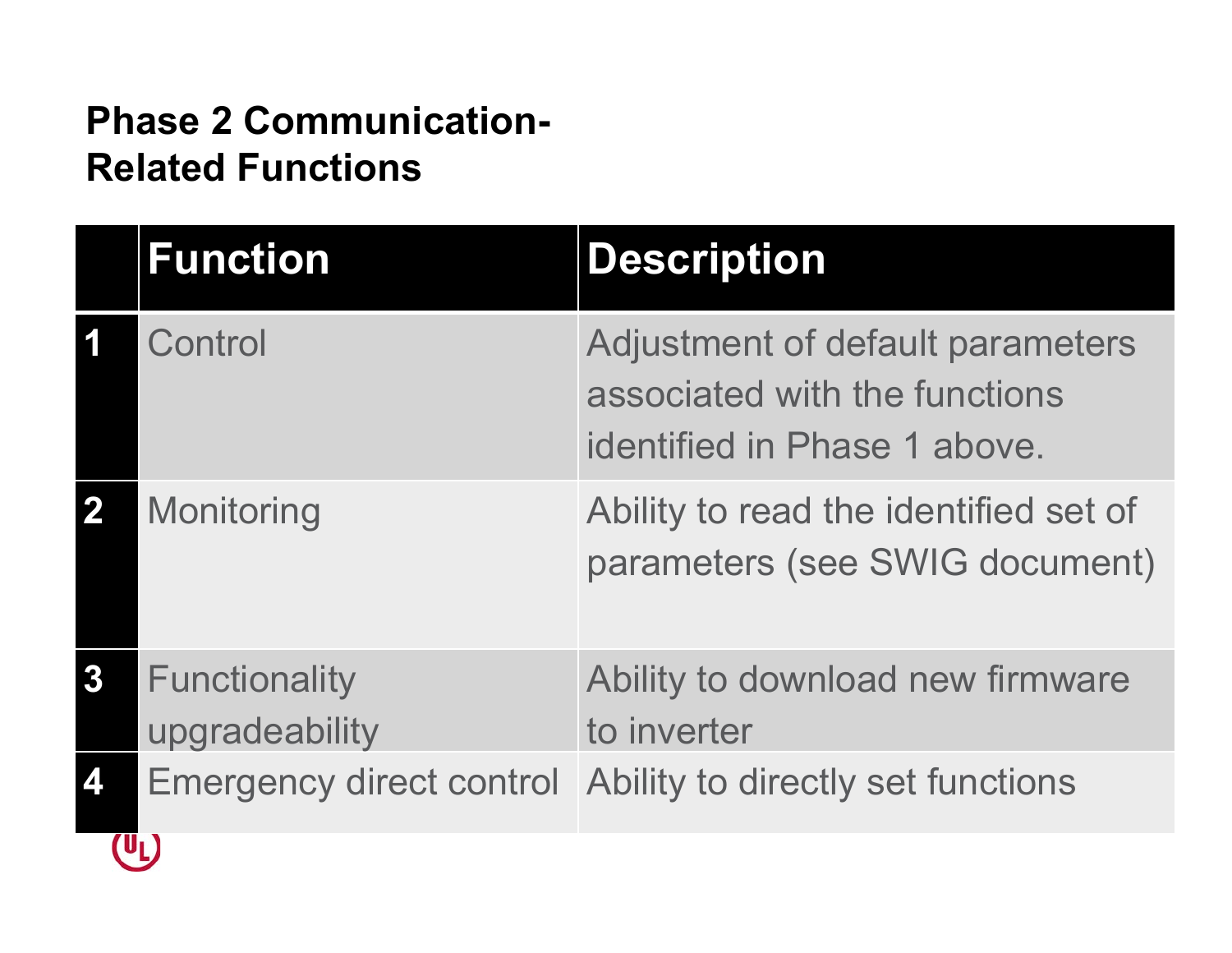#### **Future Phase 3 Functions**

Not yet defined. Noted possibilities include: Emergency Alarms Current status Commanded Max power limit Connect/disconnect Optional/alternative settings configurations Self-test of new software Dynamic frequency-watt Dynamic volt-var Preset Max power limit Volt-watt curves Set power level

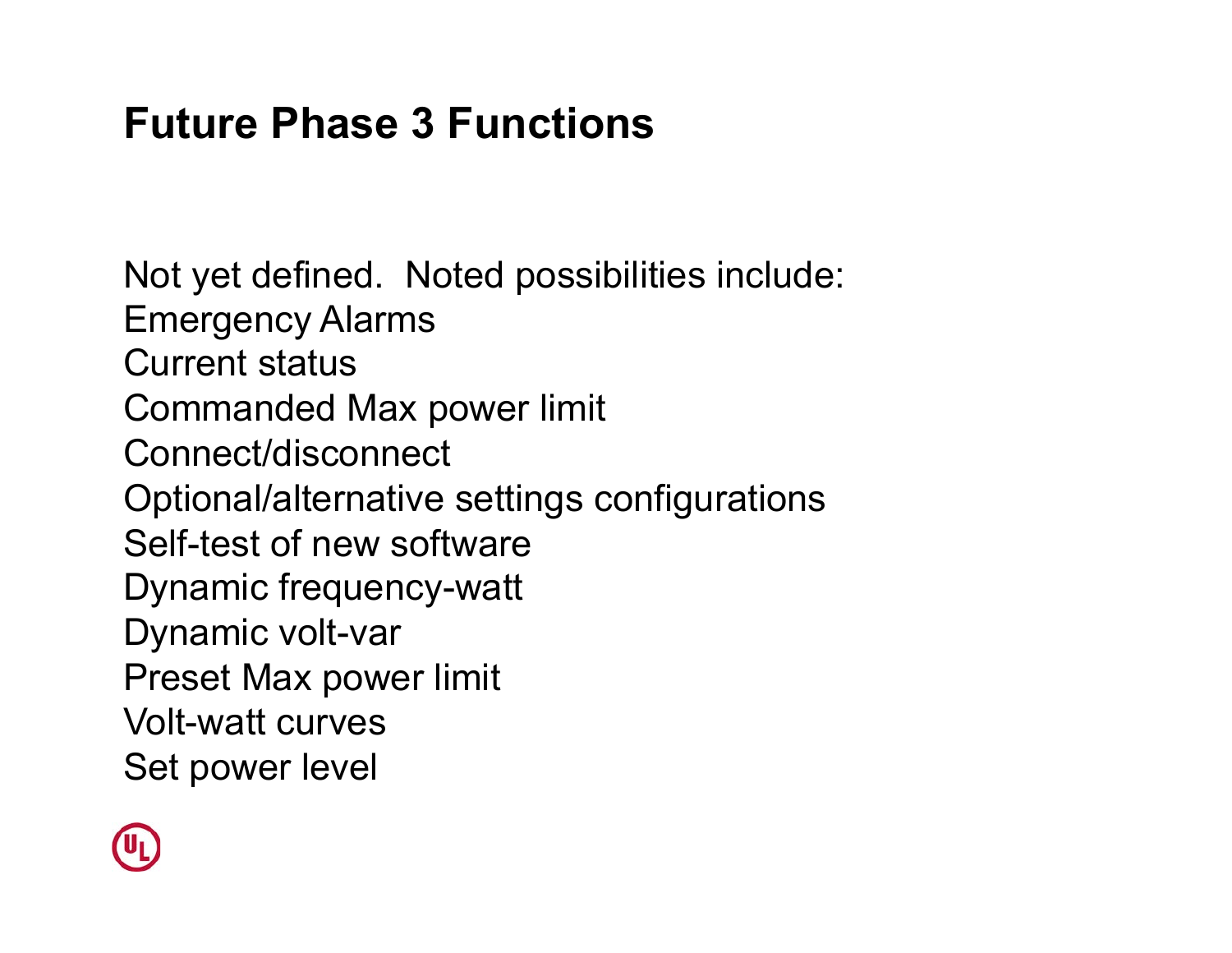### **Need to Clearly Differentiate**

- The differences between utility interactive generation products.
	- Utility Interactive,
	- Grid Support Utility Interactive
	- Special Purpose Utility Interactive products.
- Clearly define product functions, ratings and requirement compliance within the product markings, ratings, manual, certification documentation and new certification categories.

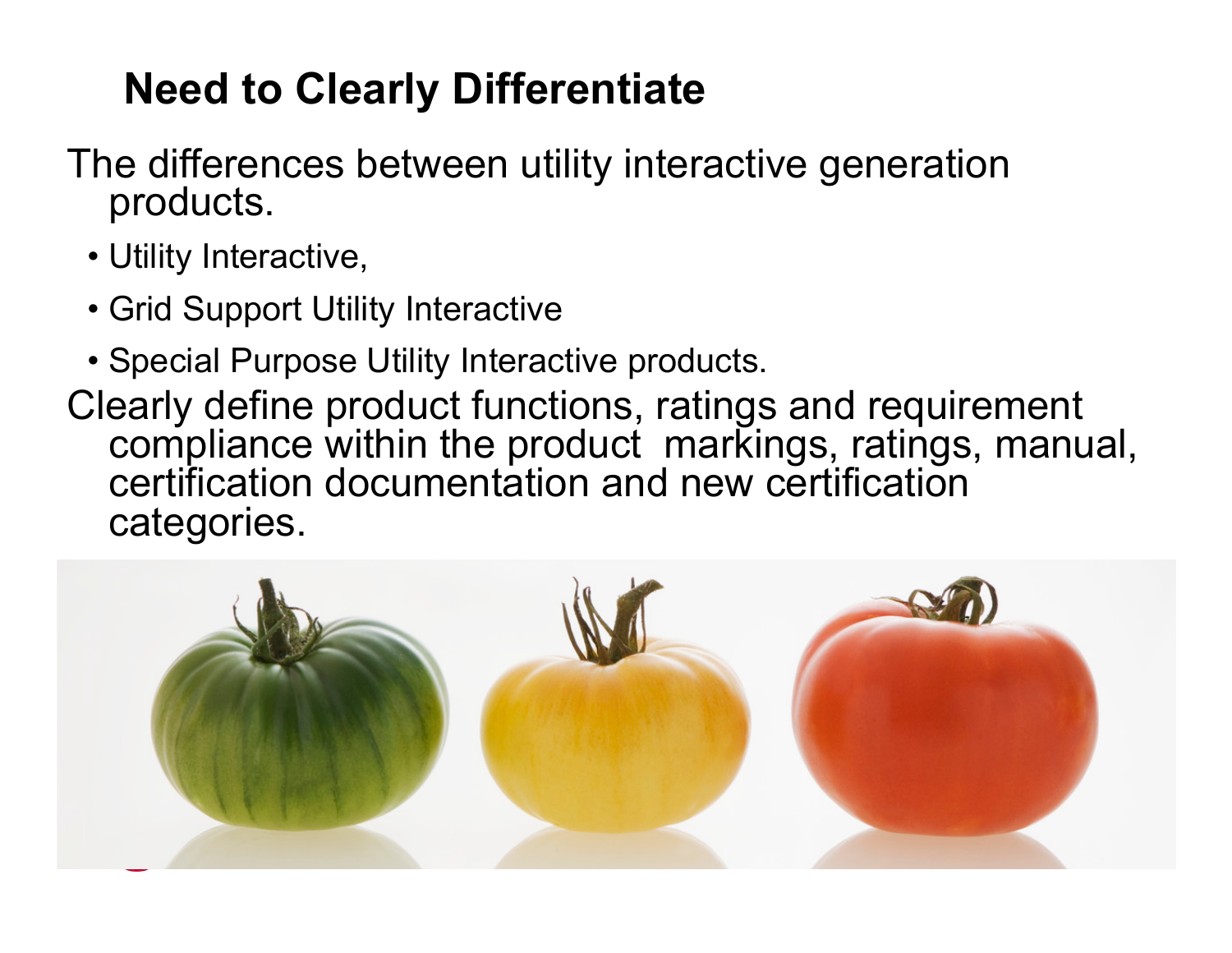### **Utility Interactive Requirements**

| <b>Specific</b><br><b>Designation</b> | <b>Utility</b><br><b>Interactive</b>                                            | <b>Special Purpose Utility</b><br><b>Interactive</b>                                                                                          | <b>Grid Support Utility</b><br><b>Interactive</b>                                                                                                                          |
|---------------------------------------|---------------------------------------------------------------------------------|-----------------------------------------------------------------------------------------------------------------------------------------------|----------------------------------------------------------------------------------------------------------------------------------------------------------------------------|
| Standard(s)                           | <b>Traditional</b><br>IEEE 1547 and<br><b>IEEE 1547.1</b>                       | Complies with all features,<br>ratings and requirements<br>defined by inverter mfr as<br>shown in product ratings,<br>manual and Listing data | Defined features functions and<br>tests, but operating parameters<br>will be adjustable to address<br>specific utility and local needs                                     |
| Software/<br>Firmware                 | tracked                                                                         | Locked down and Locked down and tracked                                                                                                       | Will be locked down and<br>tracked but is planned to<br>include options for future<br>updates and revision in the field                                                    |
| Intended<br>Application               | General - low<br>penetration<br><b>installations</b>                            | Large scale utility PV farms                                                                                                                  | General – high penetration<br>installations with planned future<br>capability                                                                                              |
| Acceptance                            | Well defined<br>based upon<br>knowledge of<br>IEEE 1547 and<br>1547.1 standards | Require individual local<br>electric utility review and<br>acceptance for the<br>installation location                                        | Structured requirements and<br>corresponding certification<br>approach is intended to provide<br>ease of acceptance similar to<br>present day 1547 based<br>certifications |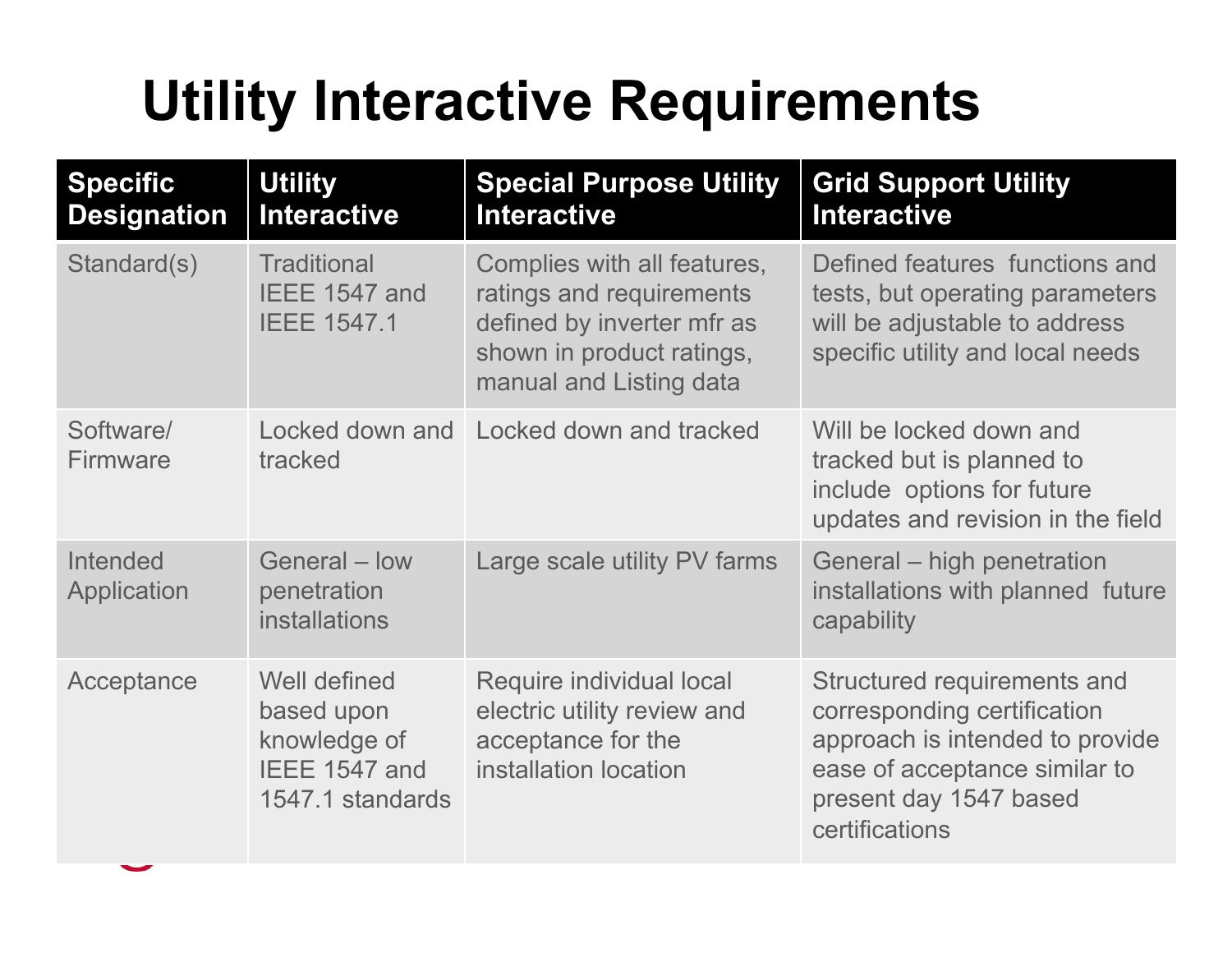# **UL 9741**

UL has initiated development of the requirements of UL9741, *Safety of Bidirectional Electric Vehicle Charging Systems and Equipment*. This standard will combine the applicable EV and DG standards These requirements will cover bidirectional electric vehicle charging equipment that charge electric vehicles from an electric power system and also include functionality to export power from the electric vehicle to an electric power system.